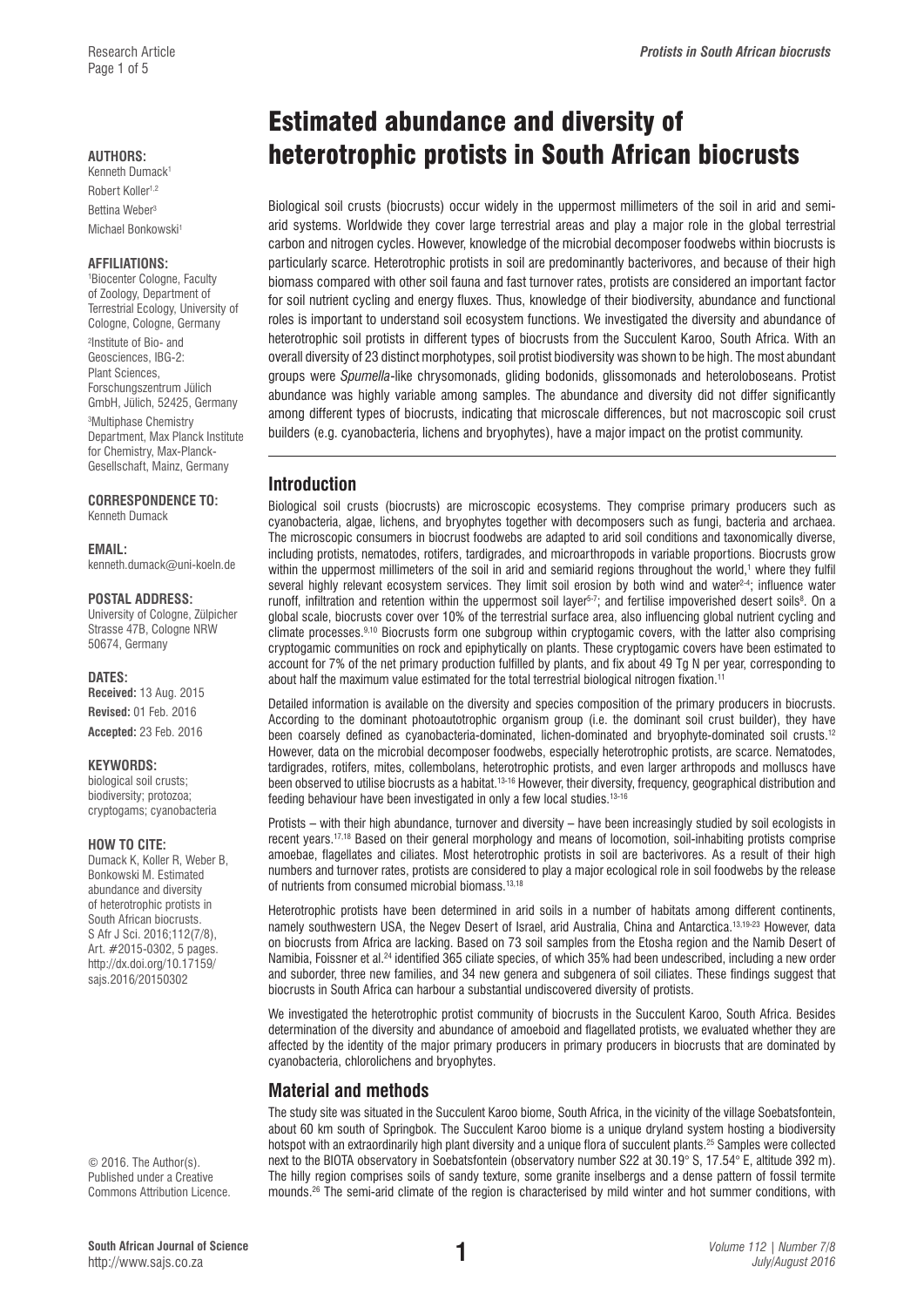air temperatures below 2 °C in July and sometimes above 44 °C in February.<sup>27</sup> The study site is located in the winter rainfall area, with a mean of 129 mm rainfall which falls mainly during the cool winter months (July to August) and a second smaller peak in autumn (April to May). The study area is densely covered by diverse communities of biocrusts, reaching an overall surface coverage above 25% in regions without inselbergs and roads.<sup>28</sup>

#### *Biocrust communities and sampling*

Biocrust communities within southern Africa have been divided into seven main biocrust types,<sup>12</sup> of which we investigated three. First we analysed well-established cyanobacteria-dominated biocrusts, which are characterised by a more-or-less uniform dark surface coloration caused by cyanobacteria growing close to the surface. When being removed, the biocrust forms relatively large flakes of up to 3.9 mm thick. Dominating cyanobacterial genera are *Nostoc*, *Phormidium*, *Scytonema*, *Microcoleus* and *Leptolyngbya*, with the latter two already occurring in early, initially formed biocrusts. As a second type we investigated chlorolichen-dominated biocrusts, which can only form on stabilised surfaces, normally developing from well-established cyanobacteriadominated biocrusts12. The dominating chlorolichen species was *Psora decipiens*, which has a particularly wide geographical distribution and occurs frequently within the study area<sup>11</sup>. Bryophyte-dominated biocrusts were the third type we analysed. This biocrust type is a latesuccessional stage that develops from previously well-established biocrusts, and because bryophytes require somewhat more water than the other biocrust components, they frequently occur in the shade or vicinity of small shrubs. The dominating moss species in these samples was *Ceratodon purpureus*, a small species with an almost global distribution29.

The three different types of biocrusts were collected in 10-cm Petri dishes, with five replicates each. For each sample, the lower lid of the Petri dish was pressed approximately 1 cm deep into the soil, then a trowel was pushed below the lid and together with the sample was lifted from the surrounding soil. The Petri dish was carefully turned around, surplus soil was removed, and the dish was covered with the upper lid, which was subsequently sealed with parafilm and taping band. As the biocrusts were completely dry during sampling, no additional drying of the samples was necessary. The samples were transported to Germany and stored at 4 °C in the dark for 6 weeks.

# *Microbial determination of taxonomic units*

Protist abundance and community composition were assessed by a liquid aliquot method according to Butler and Rogerson<sup>30</sup>. Briefly, 1 g of a homogenised surface soil (uppermost 2 mm) was suspended in 350 ml of sterile distilled water and shaken for 20 min. For incubation, the suspension was diluted by a factor of 4, and 20  $\mu$ L of the suspension was added to 180  $\mu$ L of wheat grass medium (WG). The WG was made by adding 0.15% dried wheat grass powder (Weizengras, Sanatur GmbH, D-78224 Singen) to PJ medium<sup>31</sup>. In total 144 wells per sample were stored at 15 °C in the dark. The plates were inspected for protists after 7 and 21 days using an inverted microscope (Nikon Eclipse TS100) at 100x and 400x magnification. Protist morphotypes were determined according to Jeuck and Arndt<sup>32</sup>, Bass et al.<sup>33</sup>, Smirnov<sup>34</sup> and Smirnov and Brown35.

Protist diversity was determined by the Shannon-Weaver-Index<sup>36</sup>:

 $H = -\sum^{i} (pi^* \ln \pi i)$ 

**F**quation 1

where *pi* is the proportion of the morphotype.

Furthermore, the evenness was calculated by the following formula:

*J* = H/ln*S* Equation 2

where S is the total number of morphotypes.

Change in protist abundance between treatments was analysed by analysis of variance (ANOVA) followed by Tukey tests, using R software (Version 3.1.0; package: agricolae).

# **Results**

The investigation of biocrust samples revealed abundances between  $21 \times 10^3$  and 27  $\times$  10<sup>3</sup> individuals per gram dry weight for the cultivable heterotrophic protist communities. However, numbers varied widely among the samples, from 7.0  $\times$  10<sup>3</sup> to 56  $\times$  10<sup>3</sup> individuals per gram dry weight. We observed similar abundances for flagellates and amoebae, followed by ciliates (Table 1).

**Table 1:** Mean  $(\pm s.d.)$  heterotrophic protist abundance per gram dry weight of substrate in the three  $(n=5)$  tested types of biocrusts.

| <b>Type of biocrust</b>     | Amoebae         | <b>Flagellates</b> | <b>Ciliates</b> |
|-----------------------------|-----------------|--------------------|-----------------|
| bryophyte-<br>dominated     | $9498 + 4741$   | $13284 + 10429$    | $679 + 1068$    |
| chlorolichen-<br>dominated  | $9562 + 7510$   | $11464 + 10875$    | $665 + 700$     |
| cyanobacteria-<br>dominated | $11442 + 10154$ | $15044 + 15144$    | $1157 + 1383$   |

The investigation of the biocrusts revealed high protist diversity in soil crusts, with 23 different morphotypes from various morphologies such as testate amoebae, naked amoebae, flagellates, amoeboflagellates and ciliates (Figure 1).

Independent of sampling sites, *Spumella*-like chrysomonads, gliding bodonids (*Neobodo*- and *Parabodo*-like), glissomonads and heteroloboseans were the most abundant groups of protists. Among the less abundant protists, we found high diversities enabling a high taxonomic resolution of amoeboid organisms (Figure 1). Diversity and evenness values were similar among all types of biocrusts, with an average Shannon-Weaver index of H=2.1  $\pm$  0.1 (F=0.36,  $p$ =0.71) and evenness of  $0.83 \pm 0.5$  (F=0.74,  $p=0.50$ ). There was no significant difference in morphotype composition of protists among different biocrust types (data not shown).

# **Discussion**

### *Protist abundance*

Protist abundance ranged between 7.0  $\times$  10<sup>3</sup> and 56  $\times$  10<sup>3</sup> individuals per gram dry weight, with amoebae and flagellates sharing similar abundances (12.5  $\times$  10<sup>3</sup> and 16  $\times$  10<sup>3</sup> individuals per gram dry weight, respectively). These values were more than 10 times higher than protist abundances reported from biocrusts of the Colorado Plateau and the Chihuahua Desert in the Western USA13, and up to more than 3 to 30 times higher than Bamforth<sup>37</sup> reported (ciliates and flagellates) for arid desert soils and litters of northern Arizona. However, total protist abundances were low compared with those in studies of soils in temperate regions. For example, Domonell et al.<sup>38</sup> reported protist abundances in the range of  $17 \times 10^3$  to  $127 \times 10^3$  individuals per gram dry weight for grassland and forest soils in Germany, whereas Finlay et al.<sup>39</sup> reported soil heterotrophic (flagellated) protist abundances of up to 539  $\times$  10<sup>3</sup> individuals per gram dry weight for grassland soils, and up to  $417 \times 10^3$  individuals per gram dry weight in forest soils, respectively.

Although we homogenised our sampled soil to minimise the effect of microscale differences, variation in protist abundances (by a factor of 8) was nevertheless very high in biocrusts. This indicates large differences in the small-scale distribution patterns of soil protists in these mostly dry soil systems. It is known that protist abundance tends to vary with a number of environmental parameters such as local humidity, distance to vascular plants, disturbance and distribution of bacterial food.17,18,40,41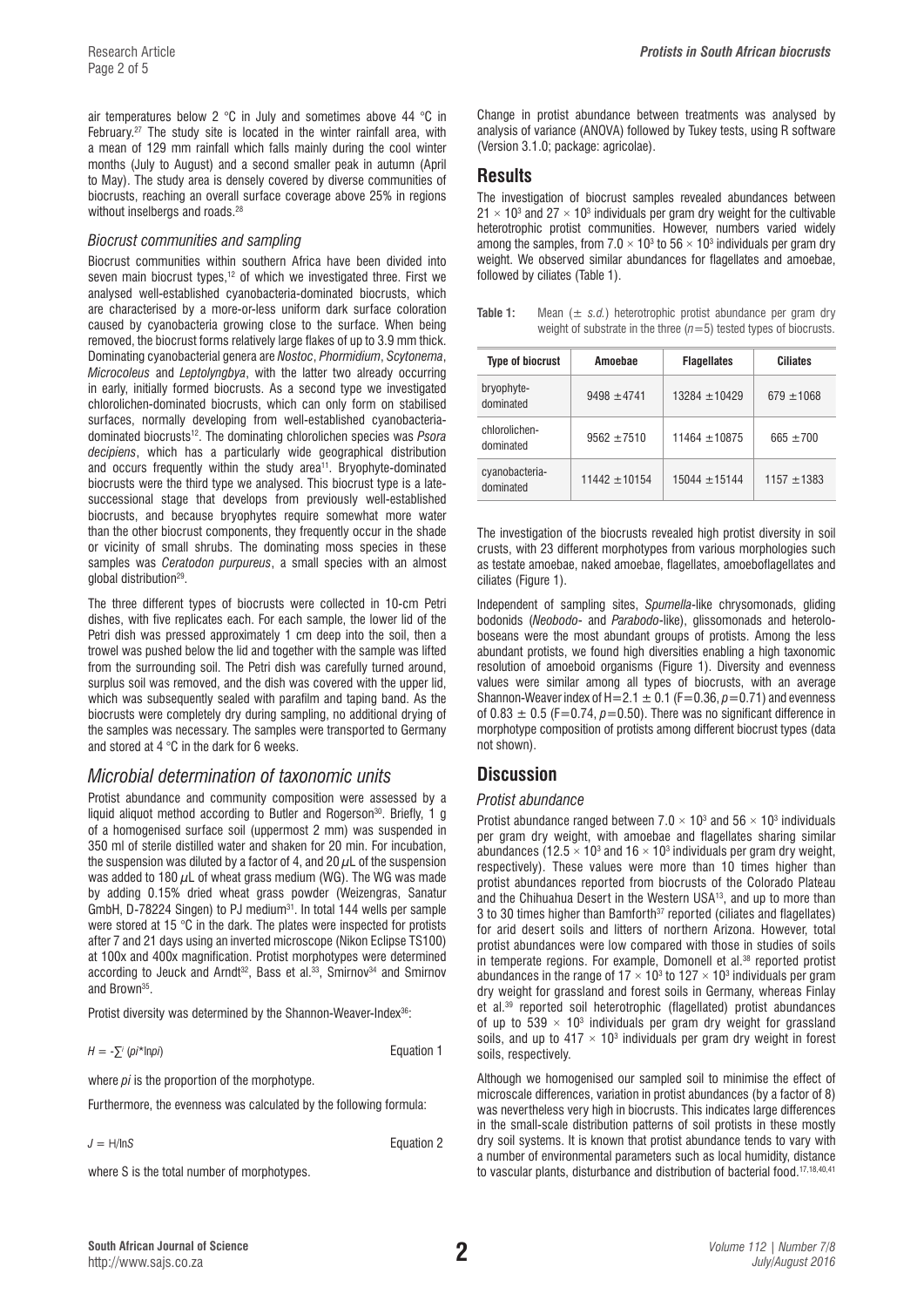

**Figure 1:** Heterotrophic protist community in bryophyte-(Bry-D-B), chlorolichen-(Chl-D-B) and cyanobacteria (Cya-D-B)-dominated biocrusts. Morphotypes are sorted from high to low mean abundances.

In the Succulent Karroo, short periods of moisture (soils are wet for roughly 45 days per year<sup>42</sup>) and large temperature extremes between day and night<sup>27</sup> mean that the protist community is likely to be influenced more by an accumulation of morning dew during the night than by periodic rainfall events<sup>43</sup>. Small protists with a rapid life cycle will have an adaptive advantage under these conditions.

All the protists we identified were cyst-forming bacterivores. Cysts enable protists to tolerate frequent wetting–drying cycles<sup>17</sup> and must be considered a major functional adaptation in desert protists<sup>37,44</sup>. Nonencysting protists that feed on cyanobacterial filaments identified in cyanobacterial crusts of Australia are likely an exception.20 Cysts of some protist taxa are viable over decades<sup>45,46</sup> and will gradually accumulate under conditions where microbial production and environmental conditions are favourable. Cultivation-based methods therefore estimate the abundance of cysts together with active stages of protists, which can be regarded as an integrated measure of past microbial production in these soils.

### *Protist diversity*

The diversity of heterotrophic protists in biocrusts comprised 'typical' soil protists such as acanthamoebae, vermamoebae and cercozoans (especially glissomonads and cercomonads), as well as less-frequently found and likely rarer taxa such as apusomonads.39 A high abundance of glissomonads and heteroloboseans is commonly observed in soils, but the general lack of thaumatomonads and vannellids was quite surprising. It has recently been shown that protist diversity responds to changes in soil dryness, especially with regard to larger protists, which quickly disappear with decreasing soil moisture content.47 Prolonged dryness therefore might have far-reaching negative effects on some protist groups, but more detailed studies are necessary to confirm this possibility.

Knowledge on the functional roles of protists is particularly scarce. Generally, chrysomonads, bicosoecids and some bodonids are considered as interception feeders in biofilms.48,49 They create a water

flow with their flagella to capture bacteria in water films.<sup>48</sup> Organisms that depend on a water current for feeding may be considered more strongly moisture-dependent than (for example) amoebae that graze within biofilms.<sup>49</sup> Therefore it was not surprising that bicosoecids and the mostly swimming or sessile bodonids, such as *Bodo saltans*, were missing from our samples. However, *Spumella*-like chrysomonads, which usually show high abundances in soil systems.<sup>38,39</sup> could be confirmed for soil crusts.

Most amoebae and amoeboflagellates (Cercomonads, i.e*. Cercomonas*like and *Paracercomonas*-like amoeboflagellates) can attach to particles and feed on bacteria in biofilms and in tiny soil pores,<sup>49</sup> resulting in relatively high abundances in drier soil. In addition, Darby et al.<sup>50</sup> found amoebae (rather than nematodes and other protists such as ciliates and flagellates) to be highly tolerant to extreme environmental conditions, including increased temperatures and altered precipitation. In line with these results, our findings also showed that amoebae and amoeboflagellates were the most abundant functional groups in our study.

The comparison of protist diversity among the three different biocrust types revealed no statistically significant differences. This finding indicates that the different macroscopic soil crust builders might have no major effect on bacterivorous protist community composition. However, data on protists in soil are too scarce for us to propose a general conclusion. To our knowledge, ours is the first study on protist communities in biocrusts on the African continent, and is one of few studies that give detailed quantitative estimates on the cultivable amoeboid and flagellated protists.13,38,39,51 Future studies need to include molecular approaches in order to estimate the non-cultivable taxa to the protist community.

# **Conclusion**

This is the first detailed study on protist abundance and their morphotypes in biocrusts on the African continent. The diversity of protists was high, comprising solely cyst-forming protists. The abundance of heterotrophic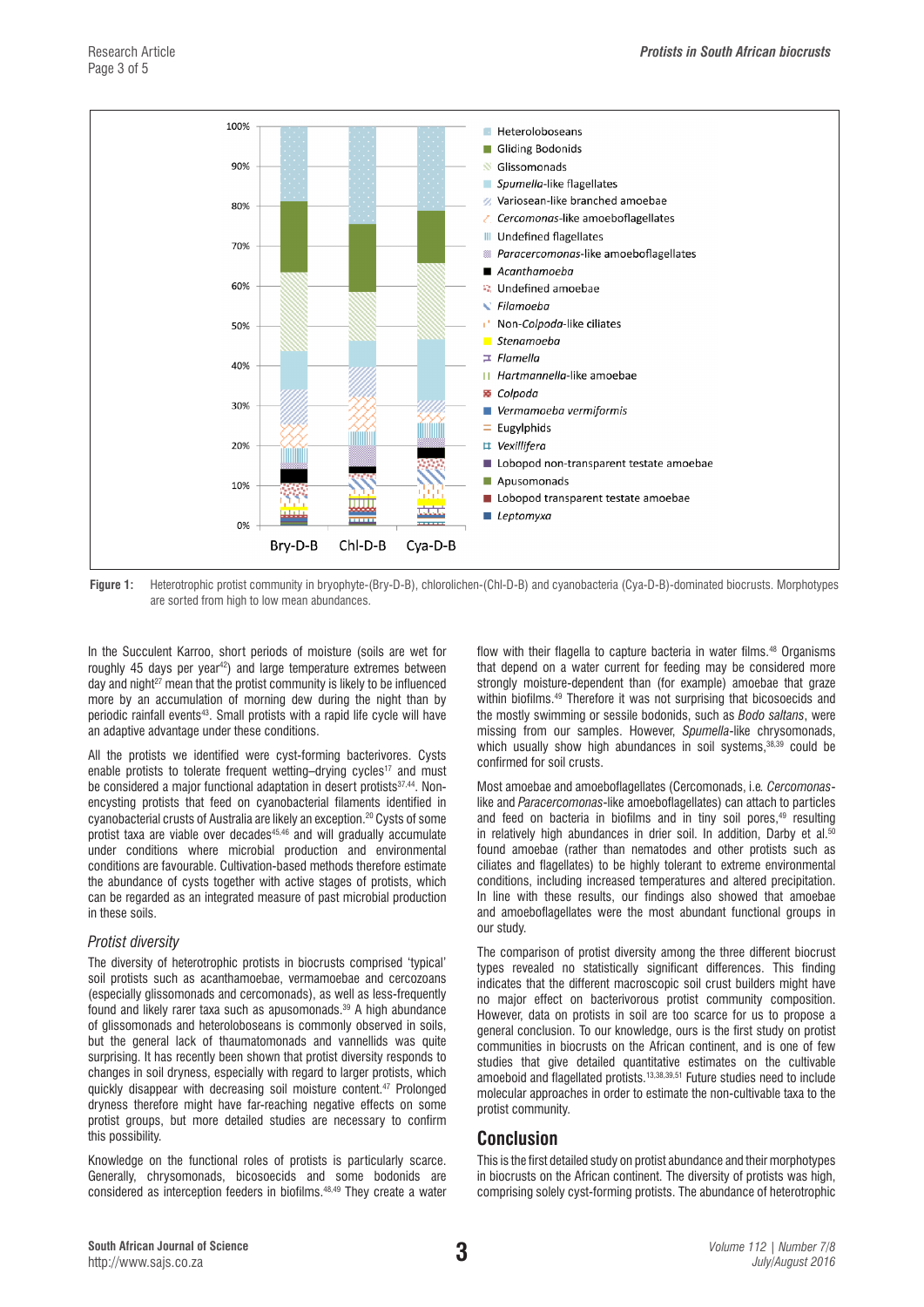protists in biocrusts was found to be more than 10 times higher than in comparative studies on desert biocrusts in the south-western USA. Protist diversity and abundance varied substantially among samples, and there was no significant difference between types of biocrusts. This indicates that protist abundance and diversity are regulated at much smaller spatial scales (e.g. within single pores or on single leaves), and that the macroscopically visible biocrust components are likely of little relevance for protist occurrence. Further studies, especially on the combination of taxonomic and next-generation sequencing techniques, are necessary to characterise the protist communities of arid soil systems.

# **Acknowledgements**

This study was supported by the German Research Foundation (project numbers WE 2393/2-1, WE 2393/2-2) and the Max Planck Society (Nobel Laureate Fellowship). Research in South Africa was conducted with South African research (No. 86/2013) and export permits (No. 87/2013).

# **Authors' contributions**

K.D. performed the experimental analyses and wrote the article, R.K. and M.B. guided the experimental analyses and gave support in writing the article, and B.W. collected the samples and provided substantial assistance with writing the article. B.W. and M.B. contributed to an equal extent in expertise, time and resources for this article.

# **References**

- 1. Belnap J, Büdel B, Lange OL. Biological soil crusts: Characteristics and distribution. In: Belnap J, Lange OL, editors. Ecological studies 150: Biological soil crusts: Structure, function, and management. Berlin, Heidelberg, New York: Springer; 2003. p. 3–30.<http://dx.doi.org/10.1007/978-3-642-56475-8>
- 2. Belnap J, Gillette DA. Disturbance of biological soil crusts: Impacts on potential wind erodibility of sandy desert soils in Southeastern Utah. Land Degrad Dev. 1997;8(4):355–362. [http://dx.doi.org/10.1002/\(SICI\)1099-](http://dx.doi.org/10.1002/(SICI)1099-145X(199712)8:4<355::AID-LDR266>3.0.CO;2-H
) [145X\(199712\)8:4<355::AID-LDR266>3.0.CO;2-H](http://dx.doi.org/10.1002/(SICI)1099-145X(199712)8:4<355::AID-LDR266>3.0.CO;2-H
)
- 3. Gaskin S, Gardner R. The role of cryptogams in runoff and erosion control on bariland in the Nepal Middle Hills of the Southern Himalaya. Earth Surf Proc Land. 2001;6(12):1303–1315. <http://dx.doi.org/10.1002/esp.277>
- 4. Zhao Y, Qin N, Weber B, Xu M. Response of biological soil crusts to raindrop erosivity and underlying influences in the hilly Loess Plateau region, China. Biodivers Conserv. 2014;23(7):1669–1686. [http://dx.doi.org/10.1007/](http://dx.doi.org/10.1007/s10531-014-0680-z
) [s10531-014-0680-z](http://dx.doi.org/10.1007/s10531-014-0680-z
)
- 5. Belnap J. The potential roles of biological soil crusts in dryland hydrologic cycles. Hydrol Process. 2006;20(15):3159–3178. [http://dx.doi.org/10.1002/](http://dx.doi.org/10.1002/hyp.6325) [hyp.6325](http://dx.doi.org/10.1002/hyp.6325)
- 6. Chamizo S, Cantón Y, Domingo F, Belnap J. Evaporative losses from soils covered by physical and different types of biological soil crusts. Hydrol Process. 2013;27(3):324–332.<http://dx.doi.org/10.1002/hyp.8421>
- 7. Eldridge DJ, Zaady E, Shachak M. Infiltration through three contrasting biological soil crusts in patterned landscapes in the Negev, Israel. Catena. 2000;40(3):323–336. [http://dx.doi.org/10.1016/S0341-8162\(00\)00082-5](http://dx.doi.org/10.1016/S0341-8162(00)00082-5
)
- 8. Evans RD, Lange OL. Biological soil crusts and ecosystem nitrogen and carbon dynamics. In: Belnap J, Lange OL editors. Ecological studies 150: Biological soil crusts: Structure, function, and management. Berlin, Heidelberg, New York: Springer; 2003. p. 263–279.
- 9. Porada P, Weber B, Elbert W, Pöschl U, Kleidon A. Estimating global carbon uptake by lichens and bryophytes with a process-based model. Biogeosc. 2013;10(11):6989–7033. [http://dx.doi.org/10.5194/bg-10-6989-2013](http://dx.doi.org/10.5194/bg-10-6989-2013
)
- 10. Porada P, Weber B, Elbert W, Pöschl U, Kleidon A. Estimating impacts of lichens and bryophytes on global biogeochemical cycles. Global Biogeochem Cy. 2014;28(2):71–85. <http://dx.doi.org/10.1002/2013GB004705>
- 11. Elbert W, Weber B, Burrows S, Steinkamp J, Büdel B, Andreae MO, et al. Contribution of cryptogamic covers to the global cycles of carbon and nitrogen. Nat Geosc. 2012;5:459–462.<http://dx.doi.org/10.1038/ngeo1486>
- 12. Büdel B, Darienko T, Deutschewitz K, Dojani S, Friedl T, Mohr K, et al. Southern African biological soil crusts are ubiquitous and highly diverse in drylands, being restricted by rainfall frequency. Microbial Ecol. 2009;57(2):229–247. [http://dx.doi.org/10.1007/s00248-008-9449-9](http://dx.doi.org/10.1007/s00248-008-9449-9
)
- 13. Darby BJ, Housman DC, Zaki AM, Shamout Y, Adl,SM Belnap J, et al. Effects of altered temperature and precipitation on desert protozoa associated with biological soil crusts. J Eukaryot Microbiol. 2006;53(6):507–514. [http://](http://dx.doi.org/10.1111/j.1550-7408.2006.00134.x
) [dx.doi.org/10.1111/j.1550-7408.2006.00134.x](http://dx.doi.org/10.1111/j.1550-7408.2006.00134.x
)
- 14. Darby BJ, Neher DA. Stable isotope composition of microfauna supports the occurrence of biologically fixed nitrogen from cyanobacteria in desert soil food webs. J Arid Environ. 2012;85(1):76–78. [http://dx.doi.org/10.1016/j.](http://dx.doi.org/10.1016/j.jaridenv.2012.06.006) [jaridenv.2012.06.006](http://dx.doi.org/10.1016/j.jaridenv.2012.06.006)
- 15. Shachak M, Steinberger Y. An algae desert snail food chain: Energy flow and soil turnover. Oecologia. 1980;46(3):402–411. [http://dx.doi.org/10.1007/](http://dx.doi.org/10.1007/BF00346271) [BF00346271](http://dx.doi.org/10.1007/BF00346271)
- 16. Shepherd UL, Brantley SL, Tarleton CA. Species richness and abundance patterns of microarthropods on cryptobiotic crusts in a piñon-juniper habitat: A call for greater knowledge. J Arid Environ. 2012;52(3):349–360. [http://](http://dx.doi.org/10.1006/jare.2002.1003) [dx.doi.org/10.1006/jare.2002.1003](http://dx.doi.org/10.1006/jare.2002.1003)
- 17. Adl MS, Gupta V. Protists in soil ecology and forest nutrient cycling. Can J Forest Res. 2016;36(7):1805–1817. [http://dx.doi.org/10.1139/x06-056](http://dx.doi.org/10.1139/x06-056
)
- 18. Bonkowski M. Protozoa and plant growth: The microbial loop in soil revisited. New Phytol. 2014;162(3):617–631. [http://dx.doi.org/10.1111/j.1469-](http://dx.doi.org/10.1111/j.1469-8137.2004.01066.x
) [8137.2004.01066.x](http://dx.doi.org/10.1111/j.1469-8137.2004.01066.x
)
- 19. Rodriguez-Zaragoza S, Mayzlish E, Steinberger Y. Vertical distribution of the free-living amoeba population in soil under desert shrubs in the Negev Desert, Israel. Appl Environ Microb. 2005;71(4):2053–2060. [http://dx.doi.](http://dx.doi.org/10.1128/AEM.71.4.2053-2060.2005) [org/10.1128/AEM.71.4.2053-2060.2005](http://dx.doi.org/10.1128/AEM.71.4.2053-2060.2005)
- 20. Robinson BS, Bamforth SS, Dobson PJ. Density and diversity of protozoa in some arid australian soils. J Eukaryot Microbiol. 2002;49(6):449–453. [http://](http://dx.doi.org/10.1111/j.1550-7408.2002.tb00227.x
) [dx.doi.org/10.1111/j.1550-7408.2002.tb00227.x](http://dx.doi.org/10.1111/j.1550-7408.2002.tb00227.x
)
- 21. Colesie C, Green TGA, Turk, R, Hogg ID, Sancho LG, Budel B. Terrestrial biodiversity along the Ross Sea coastline, Antarctica: Lack of a latitudinal gradient and potential limits of bioclimatic modeling. Polar Biol. 2014;37(8):1197–1208. [http://dx.doi.org/10.1007/s00300-014-1513-y](http://dx.doi.org/10.1007/s00300-014-1513-y
)
- 22. Bamforth SS, Wall DH, Virginia RA. Distribution and diversity of soil protozoa in the McMurdo Dry Valleys of Antarctica. Polar Biol. 2005;28(10):756–762. [http://dx.doi.org/10.1007/s00300-005-0006-4](http://dx.doi.org/10.1007/s00300-005-0006-4
)
- 23. Liu Y, Li X, Jia R, Huang L, Zhou Y, Gao Y. Effects of biological soil crusts on soil nematode communities following dune stabilization in the Tengger Desert, Northern China. Appl Soil Eco. 2011;49(1):118–124. [http://dx.doi.](http://dx.doi.org/10.1016/j.apsoil.2011.06.007) [org/10.1016/j.apsoil.2011.06.007](http://dx.doi.org/10.1016/j.apsoil.2011.06.007)
- 24. Foissner W, Agatha S, Berger H. Soil ciliates (Protozoa, Ciliophora) from Namibia (Southwest Africa), with emphasis on two contrasting environments, the Etosha Region and the Namib Desert. Denisia. 2002;5:1–1459.
- 25. Brooks TM, Mittermeier RA, Mittermeier CG, Da Fonseca GAB, Rylands AB, Konstant WR, et al. Habitat loss and extinction in the hotspots of biodiversity. Conserv Biol. 2002;16(4):909–923. [http://dx.doi.org/10.1046/j.1523-](http://dx.doi.org/10.1046/j.1523-1739.2002.00530.x
) [1739.2002.00530.x](http://dx.doi.org/10.1046/j.1523-1739.2002.00530.x
)
- 26. Weber B, Graf T, Bass M. Ecophysiological analysis of moss-dominated biological soil crusts and their separate components from the Succulent Karoo, South Africa. Planta. 2012;236(1):129–139. [http://dx.doi.](http://dx.doi.org/10.1007/s00425-012-1595-0
) [org/10.1007/s00425-012-1595-0](http://dx.doi.org/10.1007/s00425-012-1595-0
)
- 27. BIOTA Southern Africa, weather data station: Soebatsfontein, as at 10 March 2011. Available at:<http://www.biota-africa.org>
- 28. Weber B, Olehowski C, Knerr T, Hill J, Deutschwitz K, Wessels DCJ, et al. A new approach for mapping of biological soil crusts in semidesert areas with hyperspectral imagery. Remote Sens Environ. 2008;112(5):2187–2201. <http://dx.doi.org/10.1016/j.rse.2007.09.014>
- 29. Ireland RR. Moss flora of the Maritime provinces. Publications in Botany, No. 13. National Museums of Canada. Ottawa 1982
- 30. Butler H, Rogerson A. Temporal and spatial abundance of naked amoebae (Gymnamoebae) in marine benthic sediments of the Clyde Sea Area, Scotland. J Eukaryot Microbiol. 1995;42(6):724–730. [http://dx.doi.](http://dx.doi.org/10.1111/j.1550-7408.1995.tb01624.x
) [org/10.1111/j.1550-7408.1995.tb01624.x](http://dx.doi.org/10.1111/j.1550-7408.1995.tb01624.x
)
- 31. Prescott DM, James TW. Culturing of *Amoeba proteus* on *Tetrahymena*. Exp Cell Res. 1955;8(1):256–258. [http://dx.doi.org/10.1016/0014-](http://dx.doi.org/10.1016/0014-4827(55)90067-7
) [4827\(55\)90067-7](http://dx.doi.org/10.1016/0014-4827(55)90067-7
)
- 32. Jeuck A, Arndt H. A short guide to common heterotrophic flagellates of freshwater habitats based on the morphology of living organisms. Protist. 2013;164(6):842–860. <http://dx.doi.org/10.1016/j.protis.2013.08.003>